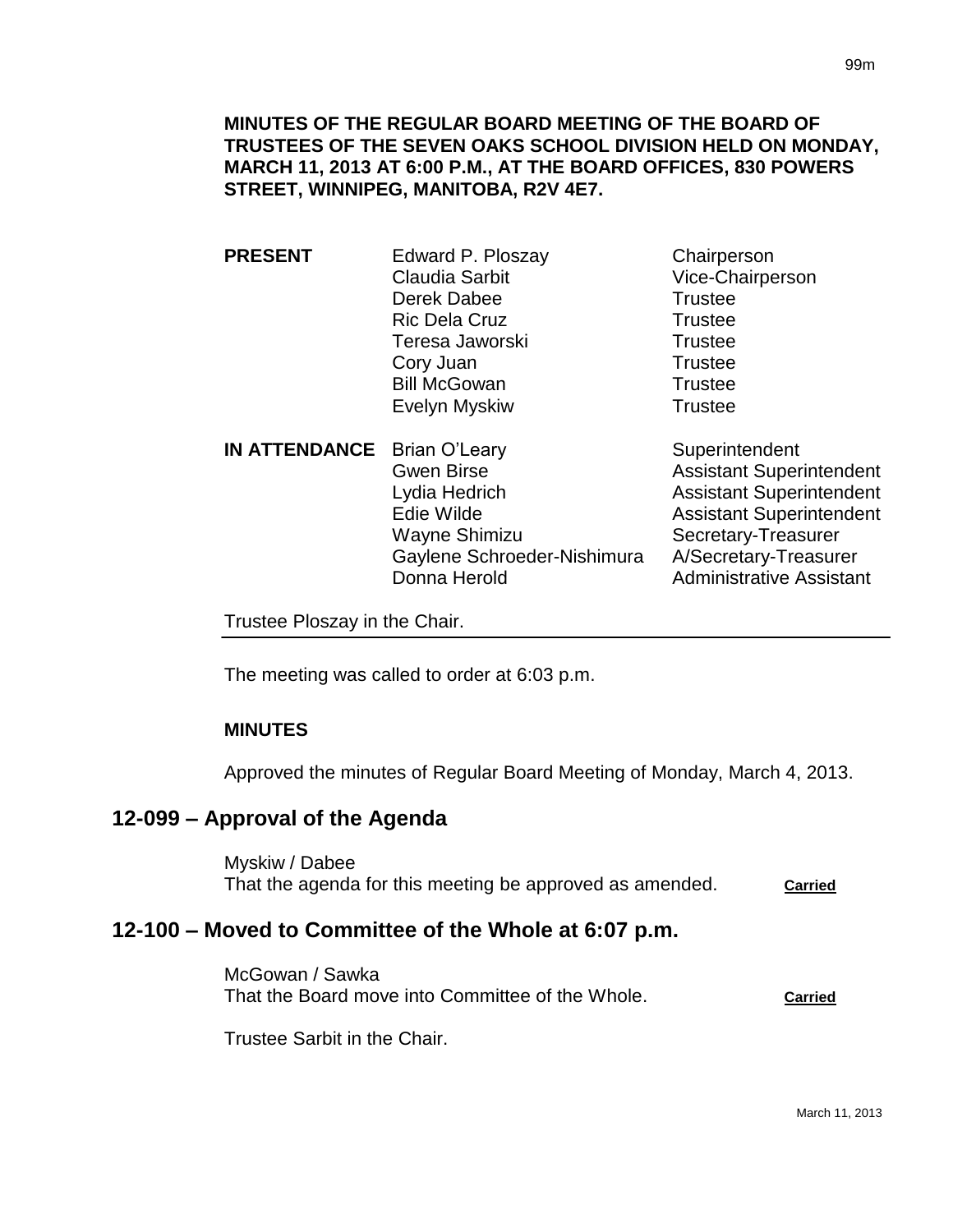## **OFFICERS' REPORT**

- Collective Bargaining Update.
- **MSBA AGM Update.**

**6:15 p.m. to 7:10 p.m. –** Big Idea, Meetings that Matter Discussion.

## **SUPERINTENDENTS' PERSONNEL REPORT**

## **12-101 – Superintendents' Personnel Report**

Sawka / Jaworski That the Superintendents' Personnel Report be ratified. **Carried**

### TEACHER APPOINTMENTS

Appointed the following to Limited Teacher-General (Term) contracts: Brenda Globa, part-time (.50), effective April 1, 2013 to June 28, 2013 Andriana Tarasiuk, full-time (1.00), effective May 27, 2013 to May 23, 2014

### TEACHER RESIGNATIONS

Received notice of intent to resign effective June 28, 2013 from:

Erica Yeung **Roby Yeung** 

## SUBSTITUTE TEACHER APPOINTMENTS

Appointed the following to Substitute Teacher contracts effective the 2012-2013 school year:

| Slavo Federkevic | Jennifer O'Connor |
|------------------|-------------------|
| Tracy Klassen    |                   |

### TEACHER MATERNITY AND PARENTAL LEAVES

Granted parental leave to:

Joshua Eskin, effective April 22, 2013 to June 28, 2013 Jamie Gilbart, effective April 1, 2013 to June 21, 2013

Granted maternity and parental leave to:

Natalie Kuypers, effective April 3, 2013 to April 16, 2014 Kerri Waldbauer, effective April 29, 2013 to April 28, 2014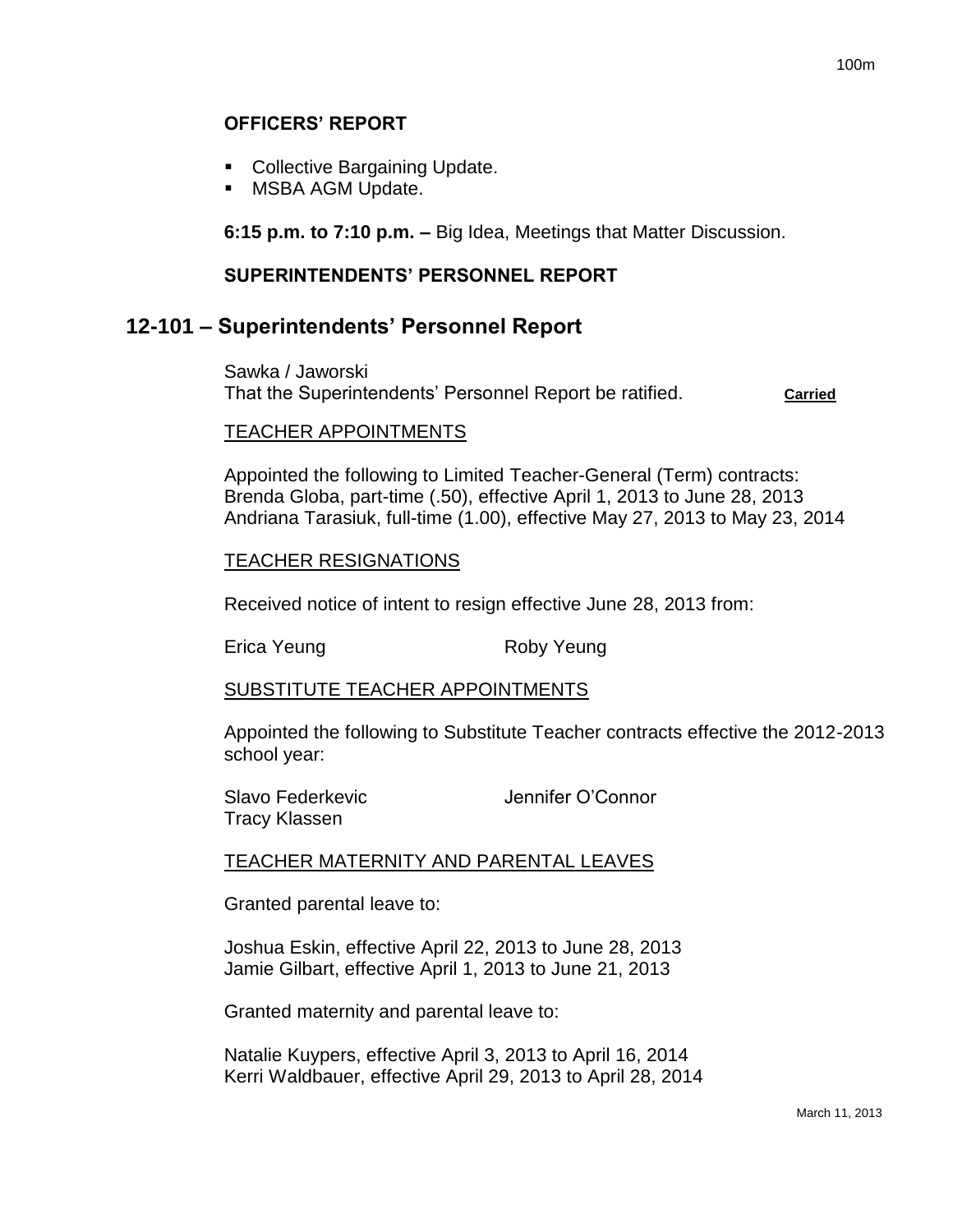## **SUPERINTENDENTS' PERSONNEL REPORT**

### TEACHER SECONDMENT

Approved the full-time (1.00) secondment of Chris Carman to Manitoba Education, Citizenship and Youth as a Consultant for Mathematics in the Instruction, Curriculum and Assessment Branch, effective September 3, 2013 to June 27, 2014.

### BUS DRIVER APPOINTMENT

Appointed Frederick Burdett to the position of part-time (4 hours per day) Bus Driver effective February 15, 2013.

### SUPERINTENDENTS' PERSONNEL REPORT MOTION

Rescinded the following Superintendents' Personnel Report motion:

#12-076 – appointing Humberto Bernardo to a part-time (4 hours per day) Bus Driver position effective February 25, 2013.

## **SUPERINTENDENTS' REPORT**

The following matters were received as information:

- Personnel Matters.
- **Board Retreat Update.**
- MSBA Workshop Community Building That Works.
- Maples Commons Financing.

Trustee Ploszay in the chair.

### **SPECIAL ORDER**

**7:36 p.m. Garden City Collegiate Track & Field Delegation** Teachers: Beau Wilks, Jacqueline McDonald, Marc Goldstine, Sumit Sharda and Steve Medwick, Principal.

## **12-102 – Winnipeg Symphony Orchestra Spring Gala**

Dabee / Dela Cruz Approved that the Division support the Winnipeg Symphony Orchestra Spring Gala with the purchase of a corporate table (\$2,500). **Carried**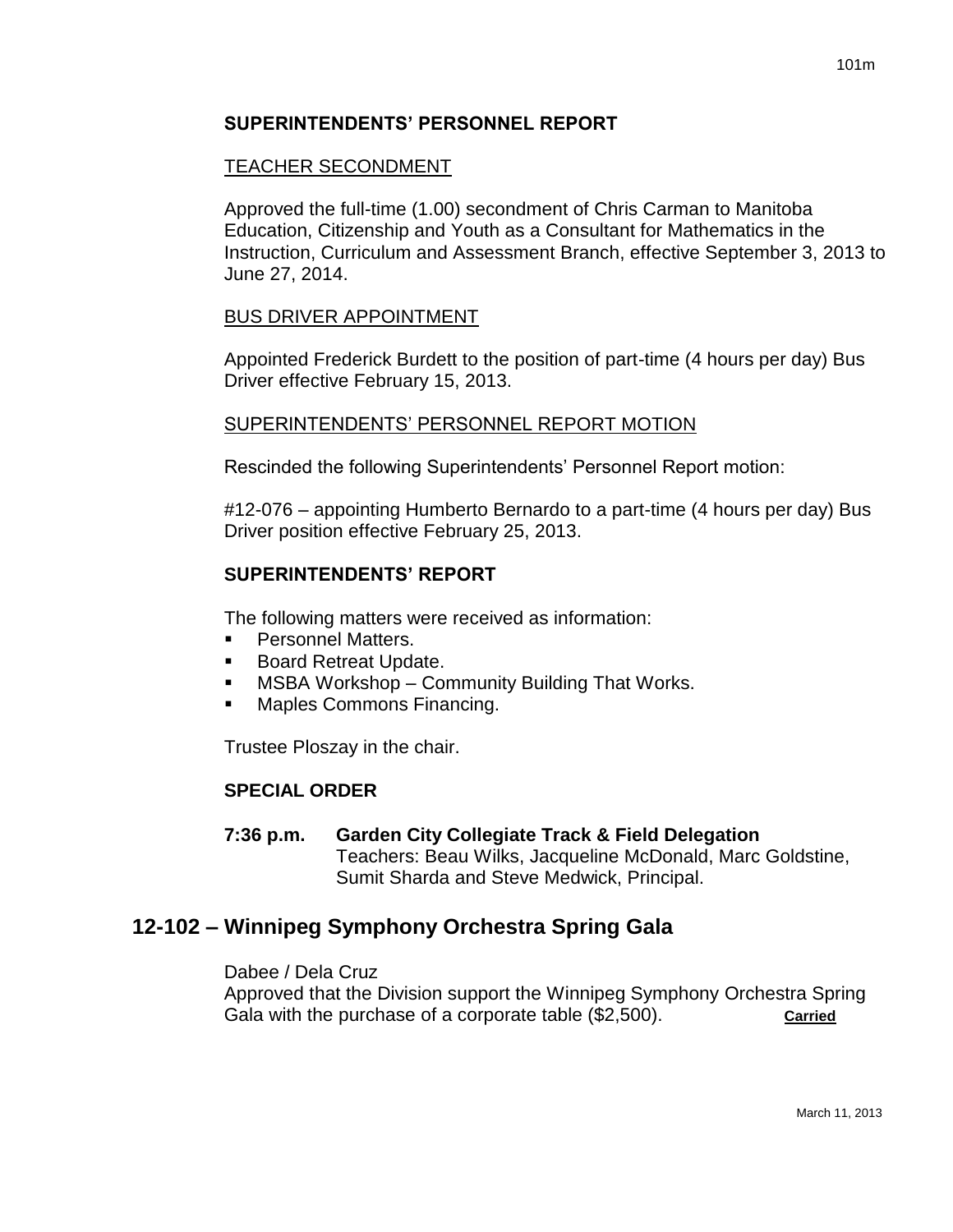# **12-103 – 2013-2014 Budget**

# Sarbit / Dela Cruz

That the Board approve a 2013-2014 operating budget of \$120,377,660 and a capital budget of \$6,297,040 and submit it to The Public Schools Finance Branch. **Carried**

# **12-104 – Special Levy Funding**

McGowan / Jaworski

Approved that the Board request the 2013 Special Levy funding from the municipalities as follows: City of Winnipeg \$37,508,875; Rural Municipality of West St. Paul \$4,768,774; Rural Municipality of St. Andrews \$351,800 which totals \$42,629,449.

**Carried**

# **12-105 – Bill 18 – Safer Schools**

Sarbit / McGowan Approved that the Board write a letter to the Honourable Nancy Allan supporting the Safe and Inclusive Schools initiative (Bill 18) with copies distributed to Manitoba School Boards. **Carried**

# **CONSENT AGENDA**

# **12-106 – Consent Agenda**

Dela Cruz / Juan That the Consent Agenda be approved. **Carried**

February 2013 Expenditure Listing

That cheques #2132236-#2132557 and #594-#614, US\$ cheques #213114- #213123, direct deposits #20133874-#20134573 and pre-authorized debits #201190-#201201 in the amount of \$2,438,211.05 be approved.

Affinity Firestop Consultants Invoice No. 1205-09

That Invoice No. 1205-09 for the Maples Roof Phase 2 project in the amount of \$708.75 be paid to Affinity Firestop Consultants.

Kowalchuk Consulting Engineers Invoice No. 11-157-3

That Invoice No. 11-157-3 for the Maples Roof Phase 2 project in the amount of \$21,800.63 be paid to Kowalchuk Consulting Engineers.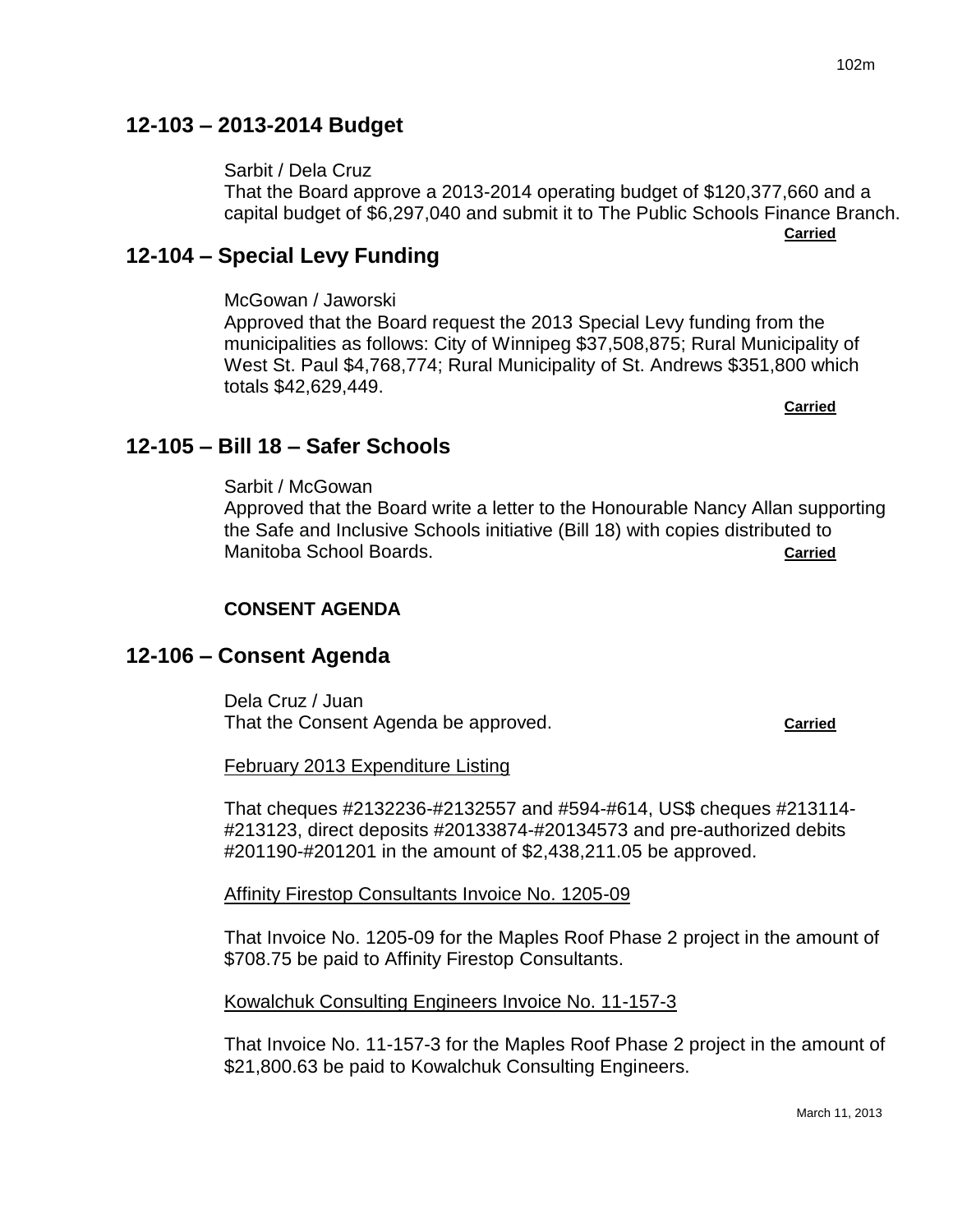## **CONSENT AGENDA**

### Number Ten Architectural Group Invoice No. 11753

That Invoice No. 11753 for the Maples Collegiate Commons Addition project in the amount of \$73,610.58 be paid to Number Ten Architectural Group.

### **ITEMS OF INFORMATION**

- Trustee Dabee enquired about Home Schooling.
- **Trustee Sarbit enquired about the MSBA Daycare Resolution.**

## **CONFERENCE REPORTS**

Cynthia Dutton, Principal, Margaret Park School: Leading and Learning COSL Winter Conference 2013, February 16 to 17, 2013 - Winnipeg.

## **OTHER REPORTS**

- **Trustee Myskiw commented on the West Kildonan Collegiate Jazz concert she** attended.
- Trustee Myskiw updated the Board on the West St. Paul Wastewater System.

Trustee McGowan here leaves the meeting at 9:14 p.m.

- Trustee Jaworski discussed possible solutions for the West St. Paul spring ground flooding issues.
- **Trustee Sarbit commented on the Garden City Production of Grease that she** attended.

## **CORRESPONDENCE**

- free the children: We Schools In Action Program: Mid-Year Report.
- News Release: Inaugural Fundraising Event Supports Manitoba School Nutrition Programs: Child Nutrition Council of Manitoba Hosts Stone Soup Fundraising Event in Celebration of Nutrition Month.
- Randy Stankewich, Statistical Analyst, Manitoba Education, Schools' Finance Branch: 2012 Enrolment Report. Report available at [www.edu.gov.mb.ca/k12/finance/sch\\_enrol](http://www.edu.gov.mb.ca/k12/finance/sch_enrol) .
- Manitoba News Release: March 8, 2013 Province Partners with Parent Councils, Educators to Promote Regular Attendance in School.
- George Coupland, Director, Labour Relations, MSBA: Personal use of Employer Supplied Computers.
- R. John Weselake, A/Executive Director, The Public Schools Finance Board: École Belmont - 2013 Portable Assessment.